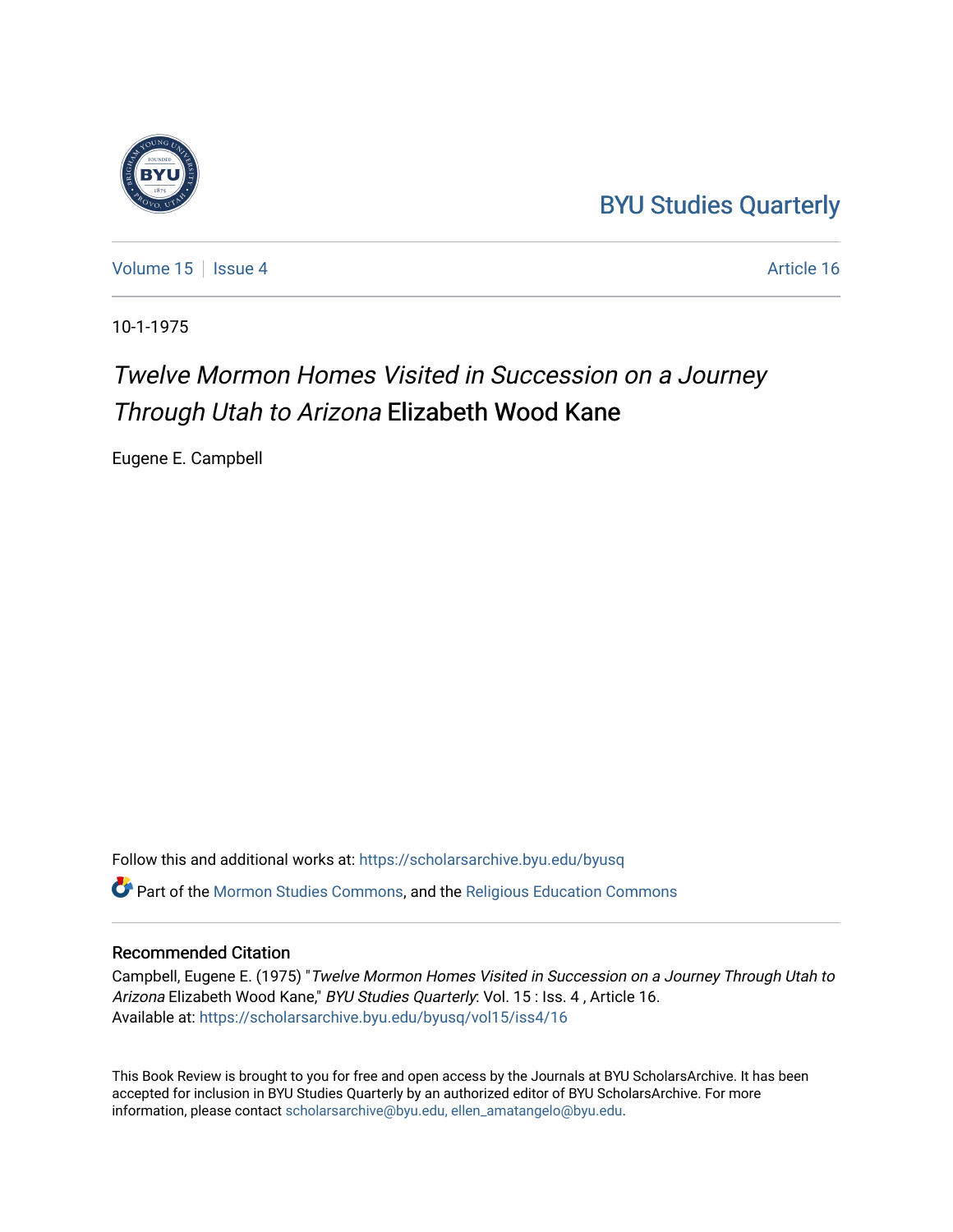Kane, Elizabeth Wood. Twelve Mormon Homes Visited in Succession on a Journey Through Utah to Arizona. Introduction and notes by Everett L. Cooley. Salt Lake City: Tanner Trust Fund, University of Utah Library, 1974. xxi, 149 pp.  $$12.00.$ 

Reviewed by Eugene E. Campbell, professor of history at Brigham Young University.

This interesting book, first published in 1874 in a limited edition, is now made available to a wider audience through the efforts of the Tanner Trust Fund, and the University of Utah Library, under the general editorship of Everett L. Cooley—reprinted as a part of the series on "Utah, the Mormons and the West." Twelve Mormon Homes meets the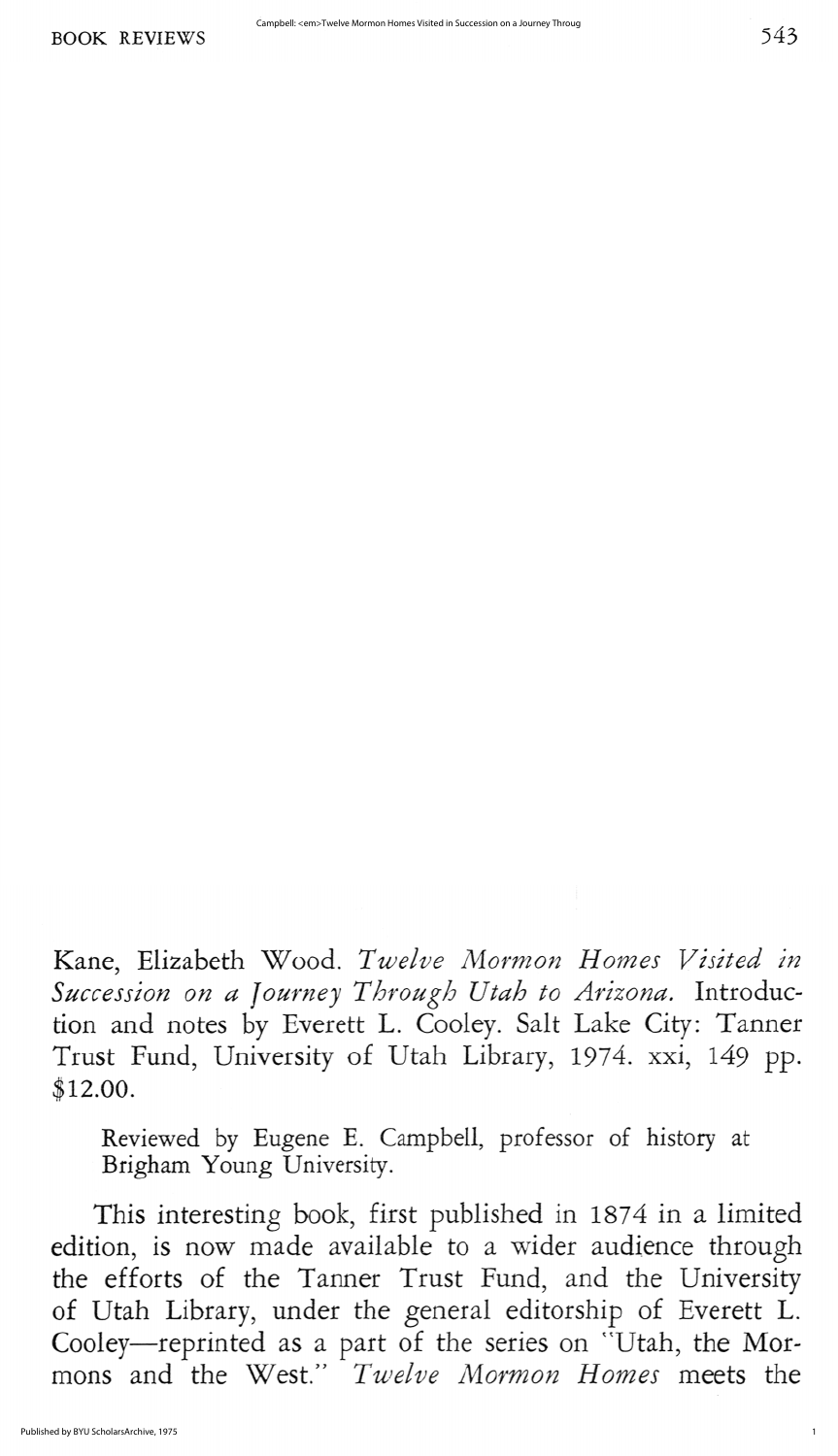## 544

series' stipulations that their publications should "have intellectual appeal as accurate history and . . . emotional interest as good literature" in an admirable way. It presents a valuable historical picture of home and community life in several Utah towns visited by Elizabeth and Thomas Kane in the course of a trip with Brigham Young from Salt Lake City to St. George in December 1872. In addition, it gives important insights into the character and personality of Brigham Young in his declining years, and a view of polygamy through the eyes of a cultured Easterner, who was much opposed to the practice, but sympathetic to those who practiced it-especially the women

The literary style is an intimate conversational narrative written by an intelligent, educated lady who realized that she was having a rare experience and wanted to make the most of it. Her descriptions of the scenery, homes, customs, food, religious attitudes and practices, and personalities help to make her book very interesting reading. Her allusions to well-known books and historical personalities give an added dimension to the somewhat folksy travelogue

One of the most interesting contributions of the book is her impressions of Brigham Young, who had been indicted for adultery and murder a year before, and had been under house arrest for 120 days earlier in 1872. The Mormon leader's appearance, attitudes, and sources of power were carefully observed by his Eastern guest. She was amused by his odd traveling costume, "a great surtout, reaching almost to his feet, of dark-green cloth (Mahomet color?) lined with fur; a fur collar, cap, and a pair of sealskin boots with undyed fur outward [and] . . . a hideous pair of green goggles." But when he removed the goggles, and she met his "keen, bluegray eyes . . . with their characteristic look of shrewd and cunning insight," she felt "no further inclination to laugh." She was amused at his insistence that every food cover on the table be removed when he pronounced grace and worried about the food getting cold as the prayers were prolonged. But she recognized him to be an effective leader

I noticed that he never seemed uninterested, but gave an unforced attention to the person addressing him, which suggested a mind free from care. I used to fancy that he wasted a great deal of power in this way; but I soon saw